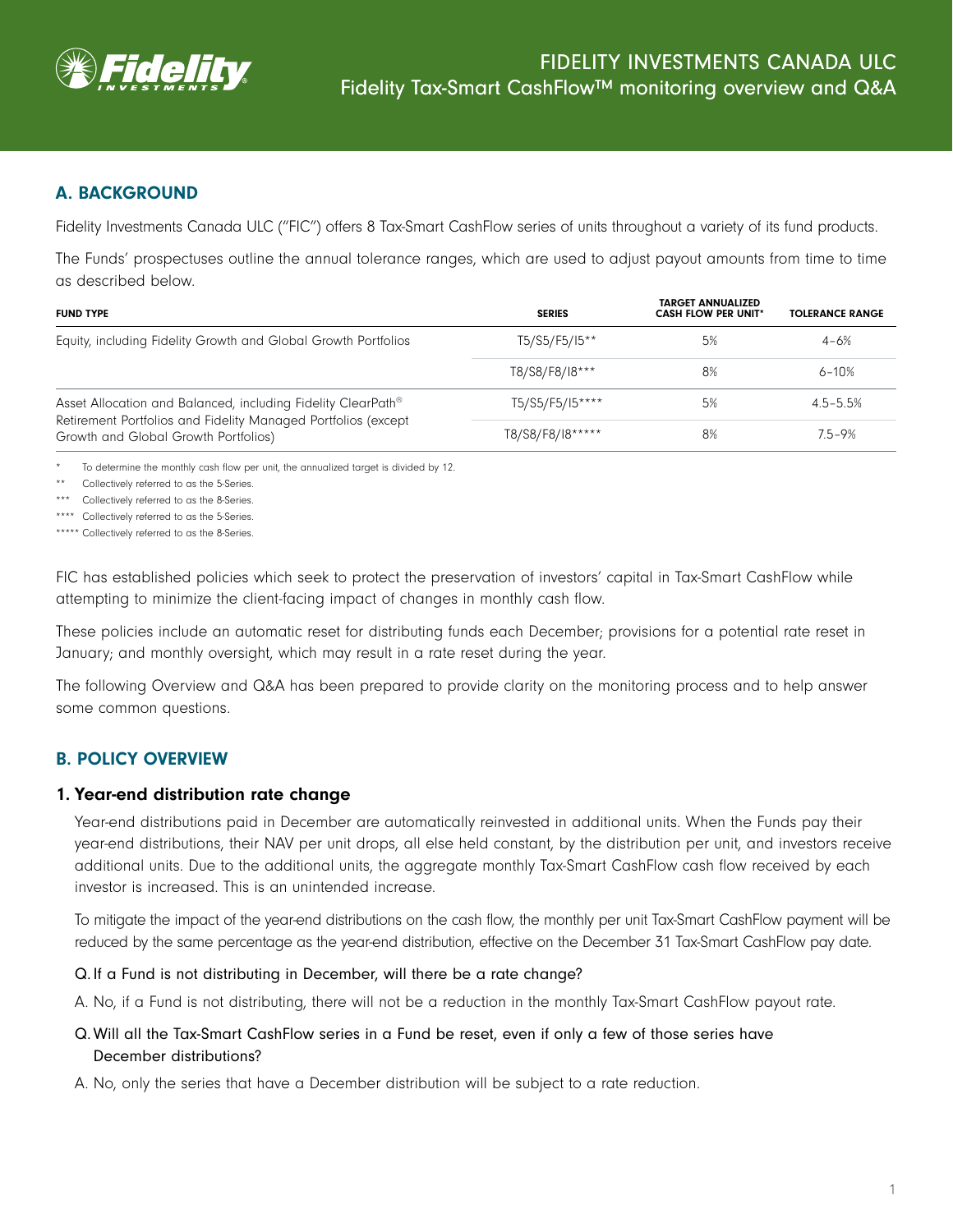

### 2. January rate reset

Immediately following the December 31 valuation date of any year, the cash flow per unit of each series of each Fund will be compared to its tolerance range. In the event any series has exceeded the upper limit, or is below the stated lower limit, the cash flow per unit will be adjusted effective January 31 to the target annualized cash flow. To ensure consistency within the 5-Series products, if one of these series is to be reset, all of these series of the same Fund will also be reset. Similarly, within the 8-Series products, if one of these series is to be reset, all of these series of the same Fund will also be reset.

- Q. What series of a Fund will be reset in January if, say, only the S5 series has breached the tolerance band as outlined in the simplified prospectus?
- A. For example, if a S5 series has breached the tolerance band as of December 31, all other 5-Series products for a particular Fund will be reset effective January 31 of the new year to the target annualized cash flow of 5%. The 8-Series will be unadjusted.
- Q. How many consecutive months does a series have to be outside the tolerance bands in order to be subject to a January rate change?
- A. Zero: a series only needs to be in breach as of December 31 in order to be subject to a January 31 rate reset.

### 3. Intra-year review

The cash flow per unit of each series of each Fund will be compared to the tolerance range on a monthly basis using the month-end NAV. In the event any series has exceeded the upper limit, or is below the stated lower limit, for six consecutive months, the cash flow per unit will be adjusted effective the following month-end to the target annualized cash flow. To ensure consistency within the 5-Series products, if one of these series is to be reset, all of these series of the same Fund will also be reset. Similarly, within the 8-Series products, if one of these series is to be reset, all of these series of the same Fund will also be reset.

Due to the complexities involving the December rate change for distributing series, it is normally expected that a sixconsecutive-month breach of the stated lower or upper limit, identified in the month of November, will be addressed in January of the following year as part of the January rate reset.

### Q. If a series was already reset in January, is it possible for another reset to happen in the current year?

A. Yes, if a series falls outside the tolerance bands for six consecutive months after the January rate review, it will be subject to an additional rate change. The potential for a rate change, in addition to a January rate change, would not occur until July 31 at the earliest.

### Q. If a series was not reset in January, is it possible for a reset to happen in the first quarter of the year?

A. No, a series must be outside the tolerance bands for six consecutive months before the rate will be adjusted effective the seventh month. If a series was not subject to a rate reset in January, it means that it had not fallen outside the tolerance bands as of December 31. The earliest a series could be outside the tolerance bands would be January 31, and it would have to continue to be in breach until June 30 for a July 31 rate reset.

### Q. What is the maximum number of times a series may be subject to a rate reset in any given year?

A. Twice. Based on the current policy, a series may be subject to a rate reset at most two times during a calendar year: the first being a rate reset on January 31, due to a breach of the tolerance bands as of December 31, and the second occurring July 31 or later, as described above.